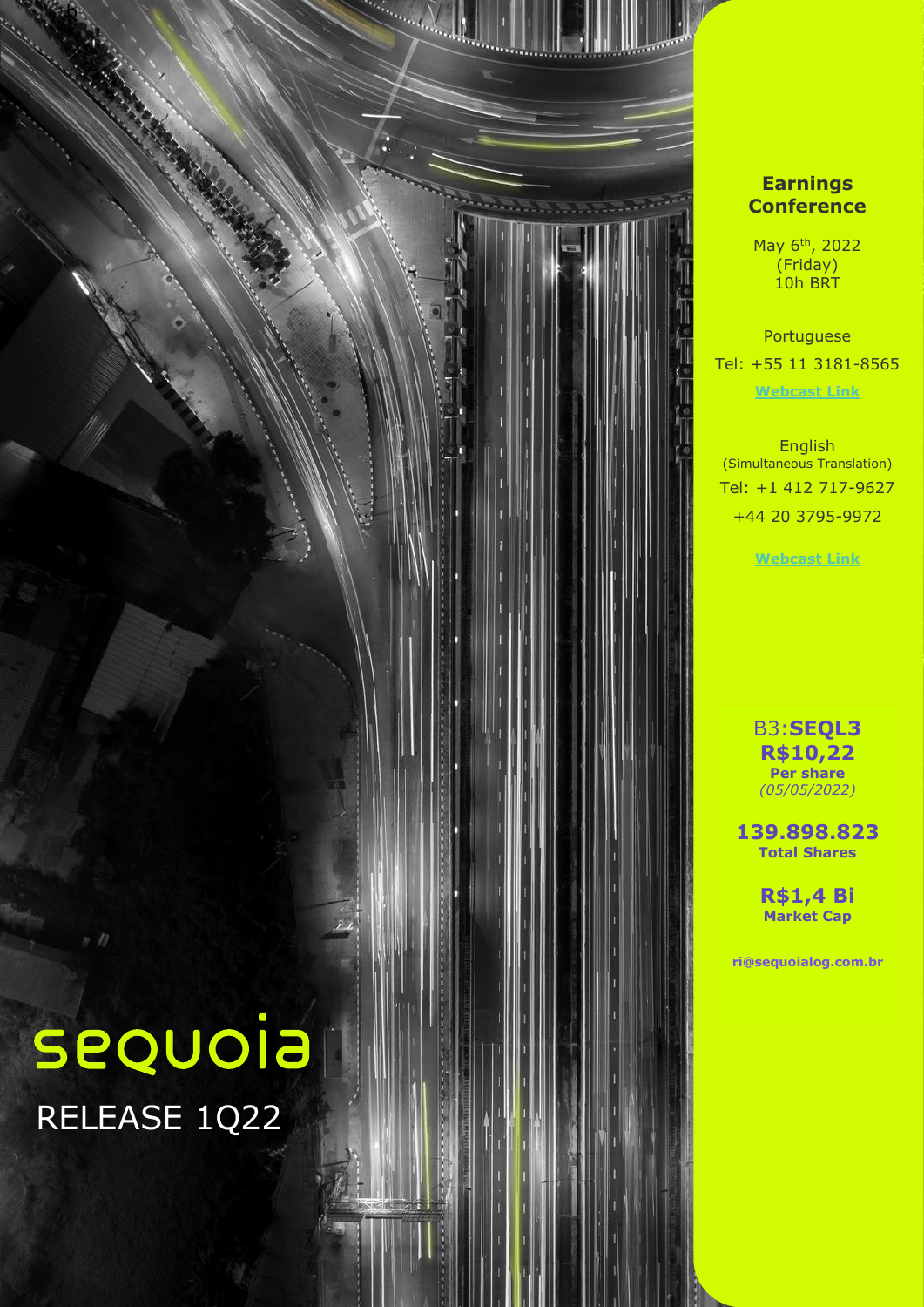# **1Q22 EARNINGS RELEASE**

**São Paulo, May 05, 2022** – Sequoia Logística e Transportes S.A. ("Sequoia" or "Company"; B3: SEQL3), a leader in e-commerce and technology logistics operations, announces results for the first quarter of 2022 ("1Q22"). All numbers are compared to the same period of the previous year, unless specified.

As of 2022, the Company will no longer adjust Gross Profit and EBITDA for the effects of IFRS 16. To better represent the business' economic reality, Gross and Net Profit will be presented excluding the amortization of intangibles generated in the acquisitions (" Ex Intangibles"). The reconciliation of Net Profit is presented on page 10 and the impacts related to IFRS 16 in the EBITDA on page 15.

### **1Q22 Highlights**

- **Number of Orders** accelerated, reaching 19,6 million, an 81,3% growth. Strong B2C grow with 18.1 million orders, an 87.7% increase.
- **Gross Revenue** reached R\$ 538.1 million, growing 39.0%. Organic growth of 27.7%.
- **B2C Gross Revenue** was R\$ 360.9 million, total growth 57.0%. Organic growth of 51.6%.
- **EBITDA** reaches R\$ 38.4 million, a growth of 83,5%. EBITDA margin reaches  $8.6\%$  (+2.2 p.p.)
- **ROIC:** Reaches 37.3%, an increase of 2.9 p.p. YoY.

\*Thousand, unless otherwise indicated

| THUUJUHU, UHILJJJ ULHUI WIJU HIUKULUU   |             |             |                   |
|-----------------------------------------|-------------|-------------|-------------------|
| <b>Highlights</b>                       | <b>1Q22</b> | <b>1Q21</b> | Δ                 |
| B <sub>2</sub> C                        | 18.1        | 9.7         | 87.7%             |
| B <sub>2</sub> B                        | 1.4         | 1.1         | 25.8%             |
| <b>Quantity of Orders</b>               | 19.6        | 10.8        | 81.3%             |
| B <sub>2</sub> C                        | 360.9       | 229.9       | 57.0%             |
| B <sub>2</sub> B                        | 129.4       | 114.3       | 13.2%             |
| Logistics                               | 47.8        | 42.9        | 11.4%             |
| <b>Gross Revenue</b>                    | 538.1       | 387.1       | 39.0%             |
| <b>Net Revenue</b>                      | 449.1       | 326.4       | 37.6%             |
| <b>Gross Profit</b>                     | 81.5        | 57.2        | 42.5%             |
| Gross Margin                            | 18.1%       | 17.5%       | $0.6$ pp          |
| <b>EBITDA</b>                           | 38.4        | 20.9        | 83.5%             |
| <b>EBITDA Margin</b>                    | 8.6%        | 6.4%        | 2.2 pp            |
| <b>Adjusted EBITDA'</b>                 | 46.7        | 30.6        | 52.4%             |
| Adjusted EBITDA Margin                  | 10.4%       | 9.4%        | 1.0 <sub>pp</sub> |
| <b>Adjusted Net Profit</b> <sup>2</sup> | (4.6)       | (3.7)       | 24.2%             |
| Adjusted Net Margin                     | $-1.0%$     | $-1.1%$     | $0.1$ pp          |
| ROIC <sup>3</sup>                       | 37.3%       | 34.4%       | 2.9 <sub>pp</sub> |

1 Excludes non-recurring expenses with: (i) mergers and acquisitions; and (ii) other income/expenses.

2 Excludes intangible amortization from acquisitions and non-recurring expenses.

3 Sum of Adjusted EBTIDA LTM plus Depreciation LTM, multiplied by (1 - Income Tax Rate) divided by Residual Value + Working Capital (The Income Tax and Social Contribution Rate used to calculate the ROIC was 34% ).

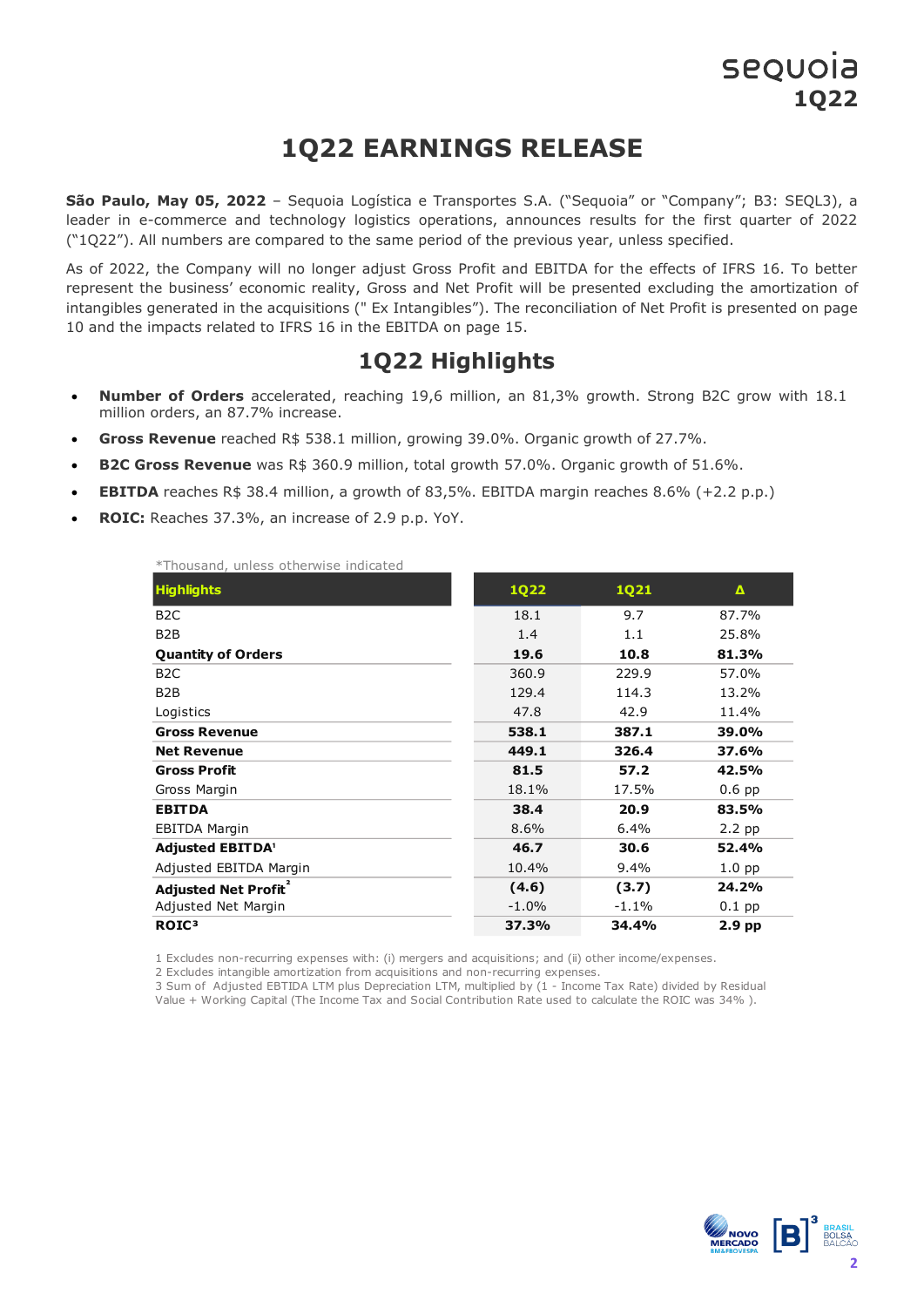## MESSAGE FROM THE MANAGEMENT

### **Significant growths of 88% in the number of Orders and 57% in Gross Revenue in the B2C segment, reflecting the Company's strong ability to gain market share.**

1Q22 recorded significant growths in Orders and Gross Revenue, led by the B2C segment. Despite seasonality, with lower demand expected for the beginning of the year, the Company was able to gain strong organic growth, maintaining total Gross Revenue at the same level as that reported in 4Q21, through new customers and share gain in same-client sales.

The total number of Orders reached 19.6 million in the period, up by 81% over 1Q21, and above the figure reported in 4Q21. Gross Revenue grew by 39%, with organic growth increasing by 28%.

For the second consecutive quarter, the volume of Orders in the B2C segment significantly increased. The volume of Orders grew by 88% in 1Q22, to 18.1 million, and virtually 100% of such growth was organic (~98%). Such increase is mainly related to the light goods segment, with packages with less than 3kg. The Gross Revenue of the B2C segment also recorded a significant growth of 57%, with organic growth increasing by 52%.

The performance reported in 1Q22 makes us confident to deliver a solid result in 2022 and to continue exploring growth opportunities in the coming years through a synergistic model between our B2C and B2B businesses with innovative solutions that will generate great benefits for our customers.

### **EBITDA Margin grows by 2.2 p.p. YoY, a strong increase led by higher volume and efficiency gains.**

The upturn in the number of Orders, with a subsequent increase in Gross Revenue, reflected the growth in EBITDA and margin between 1Q22 and 1Q21. The EBITDA reported solid growth of 84%, reaching a margin of 8.6%, 2.2 percentage points higher than in 1Q21.

The effect of operational leverage, with growing route volume, mainly of light products of the B2C segment, was essential for the increase in the EBITDA margin, contributing to the YoY dilution of costs and operational expenses.

It is worth noting that the appropriate comparison for margin growth is on an annual basis, since the Company's cost dynamics are impacted by seasonality and the subsequent level of occupation of structures and routes during the year and are also influenced by the maturity of the routes and growing structures. Despite the similar Gross Revenue of 4Q21, the seasonality of the B2B and Logistics segments was maintained in 1Q22, with a lower occupancy level and in line with the period seasonality.

The recent increase in fuel prices by Petrobras in March did not impact our cost structure in the quarter, given the Company's asset-light operation model. At the end of 1Q22, we adjusted freight costs to our partner drivers, based on the impact of higher fuel prices. At the same time, we adjusted revenue with our customers, neutralizing by 100% the possible impact on 2Q22 margins.

#### **SFx has over 11 million Orders in the quarter. We continue progressing in the integration of our digital solutions.**

SFx, our digital collection solution in multiple origins focused on small and medium sellers, was key to the growing volume reported in the B2C segment. In 1Q22, SFx contributed more than 11 million Orders by collecting in 551 different cities to more than 11,000 small and medium sellers. The integration of SFx with the other solutions that are part of the Company's digital ecosystem (Drops, Frenet, and Lincros) will be essential to the sustainability of our growth.

In 1Q22, Drops, which has pick-up and drop-off ("PUDOs") points and reverse logistics operation, registered 1,500 approved PUDOs. In 1Q22, the Company also launched a tool for small and medium sellers to directly contract Drops' solutions for the delivery of their orders, marking the entry of Drops in direct contact with small

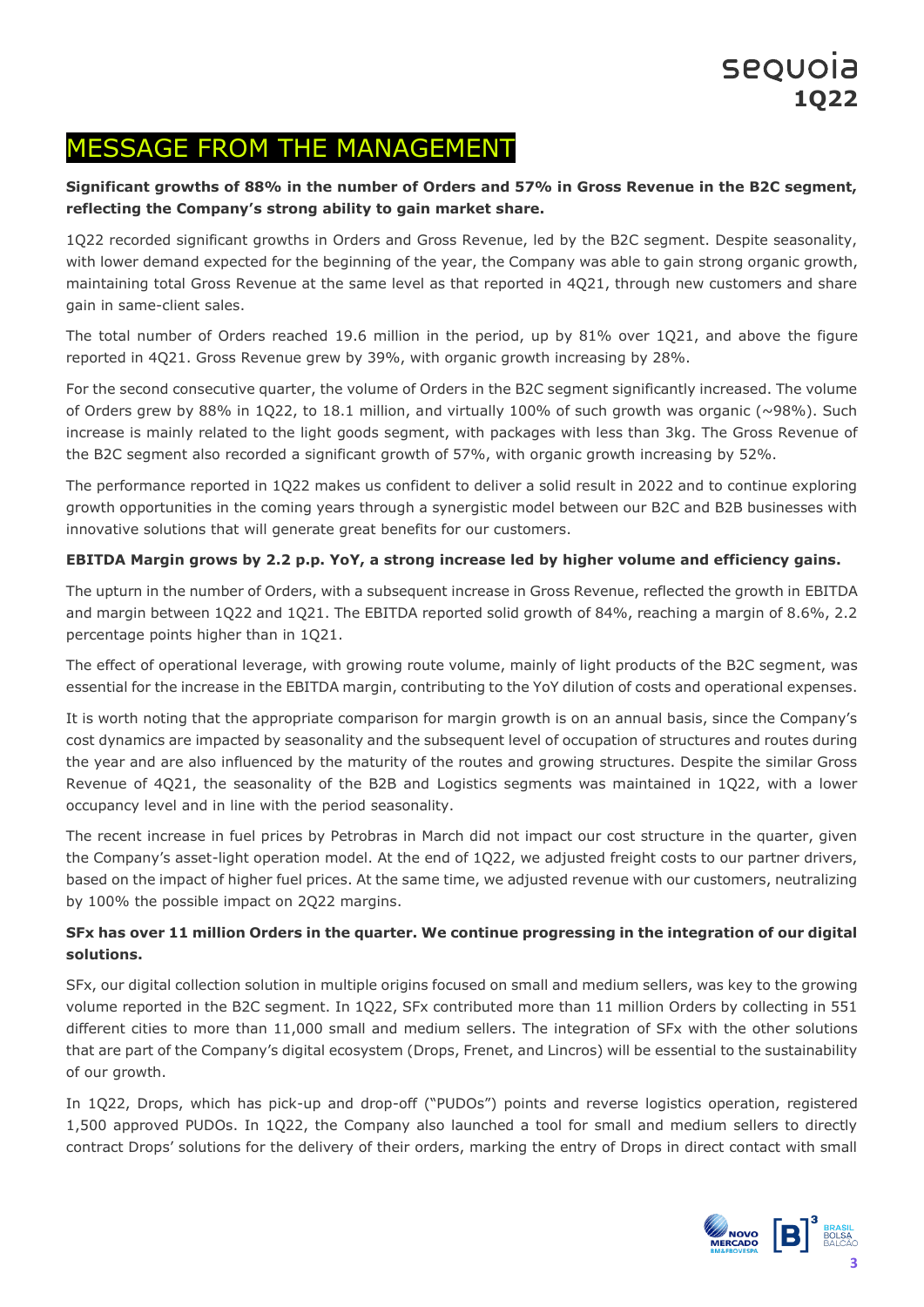and medium sellers. For large retailers, the Company is progressing in negotiations that may quickly and significantly increase volumes to the PUDO's network.

Frenet, our digital freight solution platform, reached 32,000 active sellers that use the platform for freight pricing. Over 1Q22, the company made progress in negotiations with several platforms and we expect to increase the active seller base over the first half. SFx's and Drops' solutions will be incorporated into Frenet in 2022 to capture the active sellers of the platform, which were responsible for R\$678 million in freight negotiations in 2021.

In 1Q22, Sequoia and Lincros started a project to develop a new routing system. A pilot project enabled in some cities showed that the new solution has the potential to increase delivery efficiency in the first and last miles. We will provide more details during the progress of the project.

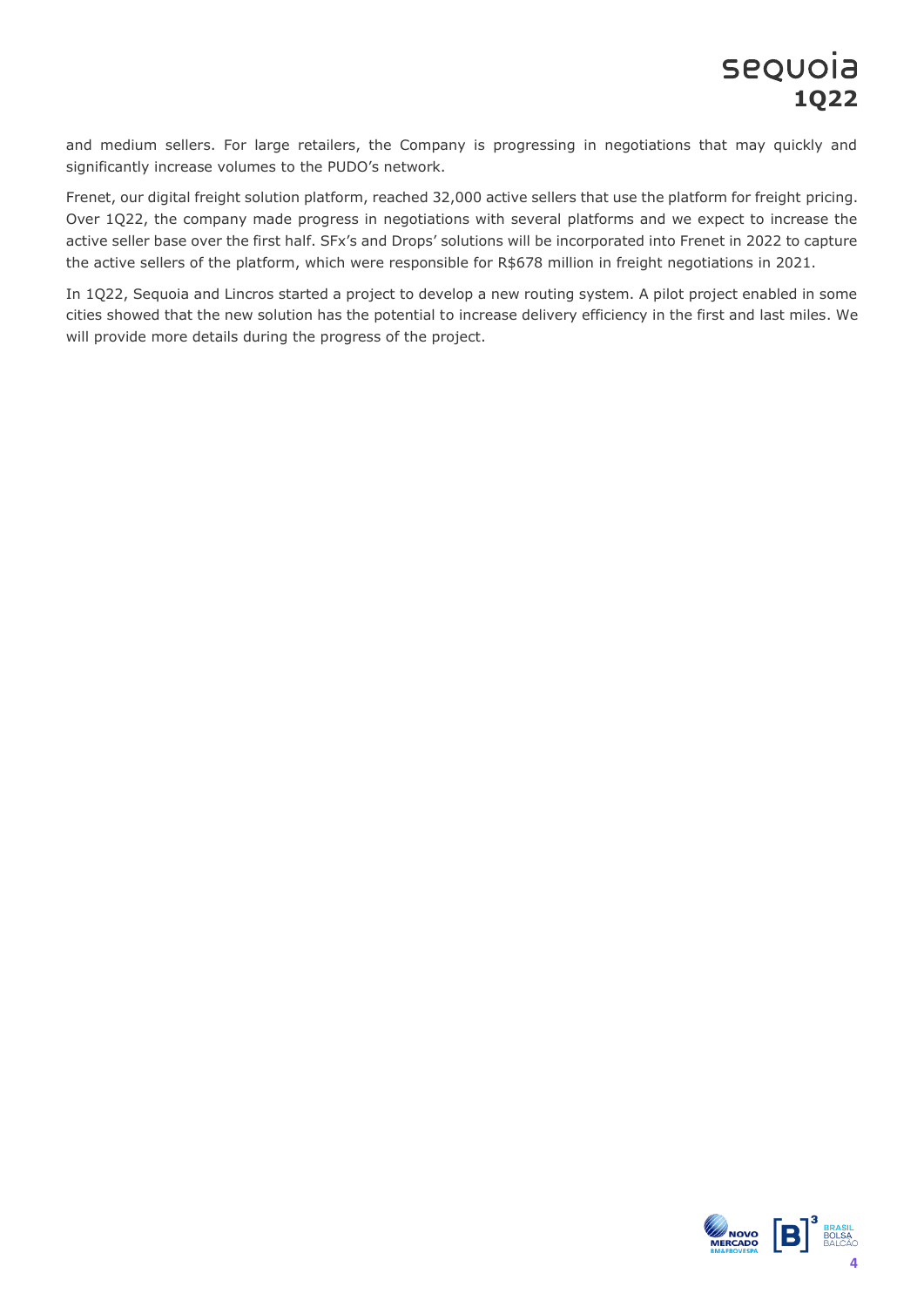## OPERATING REVENUE

Our activities are segmented into three categories: (i) **B2C** (business to consumer) transport, (ii) **B2B** (business to business) transport and (iii) **Logistics** services.

| *thousands, otherwise if indicated |          |           |          |
|------------------------------------|----------|-----------|----------|
|                                    | 1Q22     | 1021      | Δ        |
| B <sub>2</sub> C                   | 360,900  | 229,900   | 57.0%    |
| B <sub>2</sub> B                   | 129,400  | 114,300   | 13.2%    |
| Logistics                          | 47,800   | 42,940    | 11.3%    |
| <b>Gross Operating Revenue</b>     | 538,100  | 387,141   | 39.0%    |
| Taxes levied                       | (88,960) | (60, 701) | 46.6%    |
| % Gross Revenue                    | 16.5%    | 15.7%     | 0.8 p.p. |
| <b>Net Operating Revenue</b>       | 449,140  | 326,440   | 37.6%    |

### **Gross Revenue by Segment**

In 1Q22, the Company's Gross Revenue totaled R\$538.1 million, an increase of 39.0%. We highlight the expansion of B2C Gross Revenue, which grew by 57.0% in 1Q22.

Taxes on Gross Revenue totaled R\$89.0 million in the quarter, representing an increase of 0.8 p.p. in the ratio of Taxes on Gross Revenue versus the same period of the previous year, as a result of the mix of States in the provision of transport services that have different ICMS rates, considering the origin and destination of the packages.





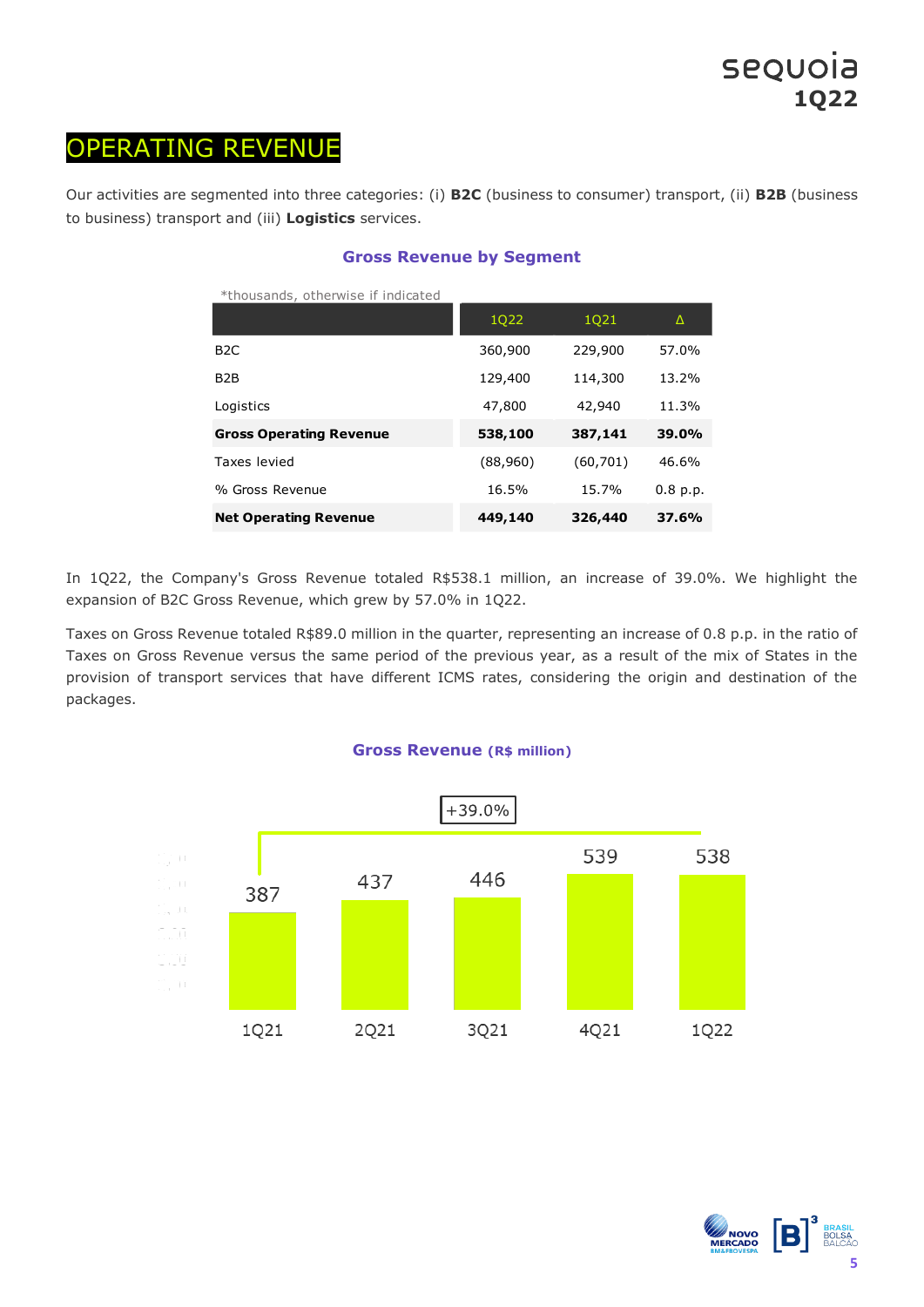

**Gross Revenue Evolution | 1Q21 x 1Q22 (R\$ million)**

The change in Gross Revenue in the quarter stems from:

- (i) *Same Client Sales (SCS)*: increase of R\$23.8 million (+6.1%), with an important recovery compared to 3Q21 (R\$3.9 million) and 4Q21 (6.7 million), mainly impacted by the strong organic growth of the B2C segment that reached increase of 51.6% (SCS + New Customers). The consolidated growth presented, lower than the historical series, reflects: (i) the strong basis of comparison of B2C in the second half of 2021, which presented high and atypical volume due to the change in scale of e-commerce; (ii) the impact of forced churn in the B2C Heavy and B2B segments, carried out in 3Q21, with a positive impact on the Company's profitability; and (iii) impacts related to the B2B segment, which has shown a timid recovery so far, given the impacts caused by the pandemic on its supply and demand for products with higher added value.
- (ii) **New Clients:** strong increase of R\$ 83.3 million in Revenue, representing the highest annual growth rate since 3Q20, the first result released by the Company after the IPO. The growth was mainly impacted by the B2C segment with the acceleration of the SFx model and the entry of new marketplace players; and
- (iii) **M&As:** increase in Revenue as a result of the acquisitions, mainly of Prime, Plimor and, lesser impact of Frenet (logtech), which combined contributed with R\$ 44.0 million. We highlight that, as of 4Q21, Direcional's operation started to be considered in organic growth.

We emphasize that, in the quarter, both Same Client Sales and M&As revenues were negatively impacted by the forced and one-off churn in the B2C Heavy and B2B segments, carried out in 3Q21, due to: (i) customers with a profile of products that are not "drawable" ", not adhering to the investments made by the Company in automatic drawing, generating low profitability in operations; and (ii) customers with smaller operations whose contracts expired in 3Q21 and did not accept the price adjustment due to high inflation in the period.

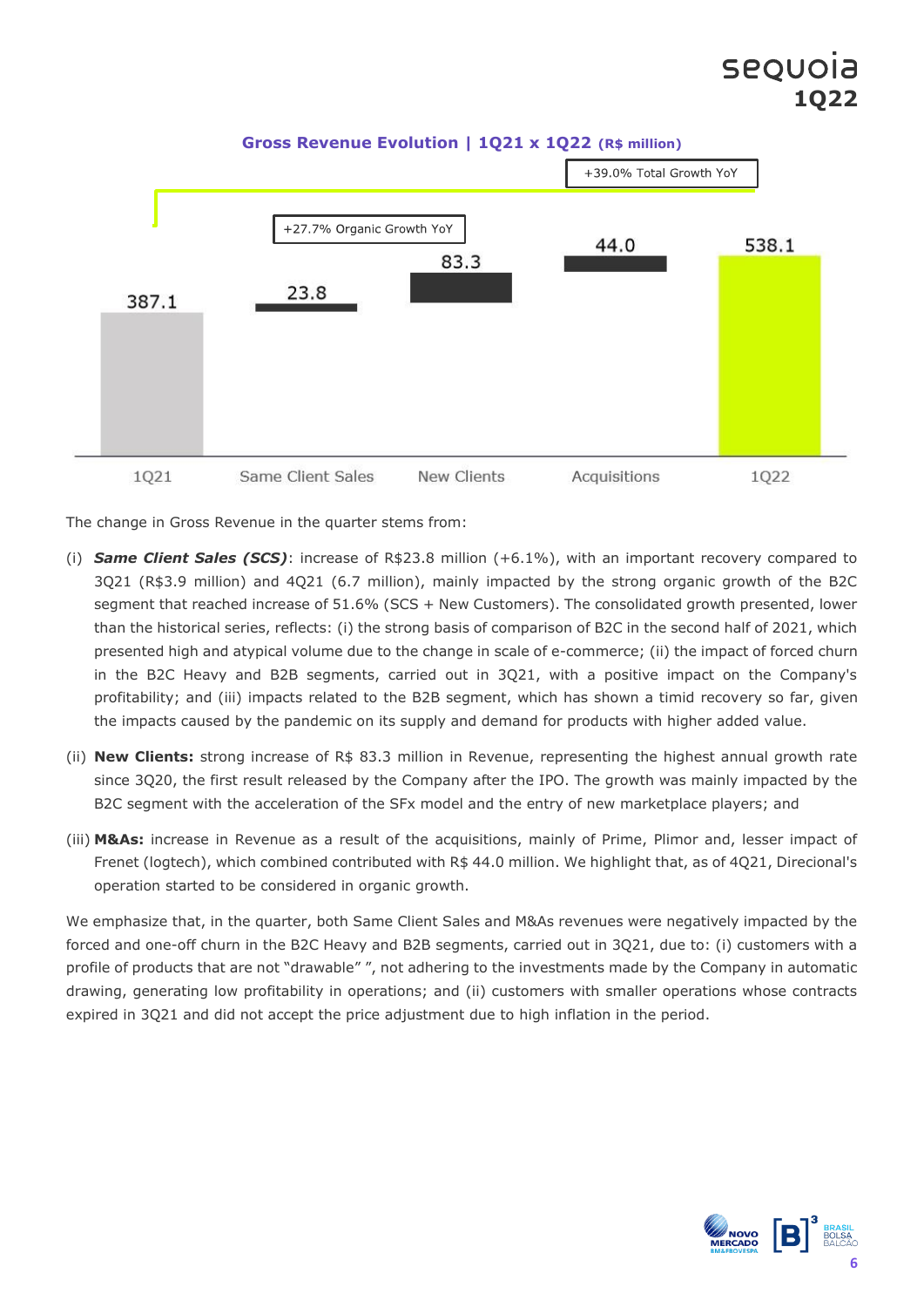# sequoia **1Q22**



#### **Consolidated Orders (thousands)**

In the quarter, the Company made 19.6 million deliveries, representing a growth of 81%. The new level achieved in relation to previous periods reflects the strong increase in the number of orders in categories with a lower average ticket through SFx, which reached 11.6 million orders in the quarter.



In **B2C**, we reached 18.1 million deliveries in 1Q22, an increase of 88% compared to 1Q21, with an average ticket retraction of 16.4% YoY, mainly reflecting the impact of the acceleration of the lighter items segment (light goods B2C), which have a lower average ticket.



#### **B2B Orders (thousands)**

**B2C Orders (thousands)**

In **B2B**, we reached 1.4 million deliveries in 1Q22, growth of 26% compared to 1Q21, with an average ticket retraction of 10.0%, reflecting the mix by the greater share of the number of LTL (Less-Than- truckload) and field service.

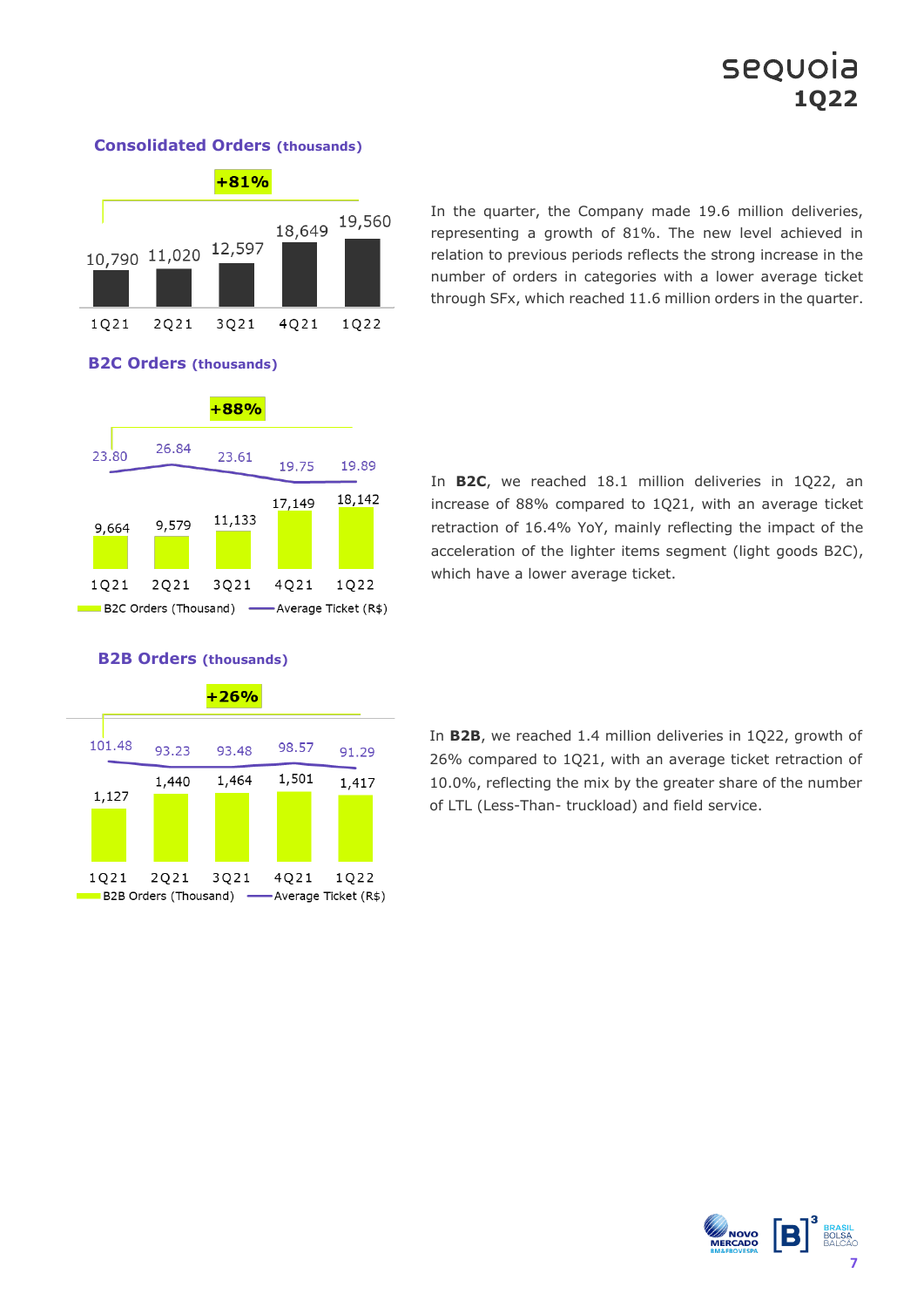## GROSS PROFIT AND MARGIN

\*Thousand, unless otherwise indicated

|                                  | <b>1Q22</b> | 1021       | Δ        |  |
|----------------------------------|-------------|------------|----------|--|
| <b>Cost of services rendered</b> | (367, 615)  | (269, 246) | 36.5%    |  |
| Gross margin                     | 18.1%       | 17.5%      | 0.6 p.p. |  |
| Distribution and transportation  | (271,118)   | (196, 804) | 37.8%    |  |
| Others                           | (96,498)    | (72, 442)  | 33.2%    |  |

The Company's costs essentially comprise expenses with freight, fuel, tolls, personnel and other fixed costs related to the provision of storage and transportation services. In the quarter, Cost totaled R\$367.6 million, representing a growth of 36.5% in relation to the same period of the previous year. Gross margin increased by 0.6 p.p., reaching 18.1% in 1Q22.

The increase in Cost reflects: (i) the impacts of inflationary pressure in the last 12 months, mainly in 2021 related to fuel, rent and materials; (ii) increase in the variable part of Costs with volume growth; and (iii) expansion of the operation to meet the strong demand of the B2C segment.



#### **Gross Profit and Margin Evolution**

In the quarter, Gross Profit totaled R\$81.5 million, a growth of 42.5% in relation to the same period of the previous year. Even amid the aforementioned scenario of inflationary pressure, the Gross Margin reached 18.1% in the quarter, an improvement of 0.6 p.p. compared to 1Q21.

Historically, the Gross Margin of the three segments (B2C, B2B and Logistics) has presented similar levels, however, in the last 15 months, the categories were impacted in different ways Despite the positive impact on the gross margin from the increase in volume, mainly from the B2C segment, we understand that there is an opportunity to gain efficiency with the recovery and growth of the B2B segment. In 1Q22, the B2B segment presented a lower contribution margin than the B2C segment, due to a lower level of occupancy of the structures.

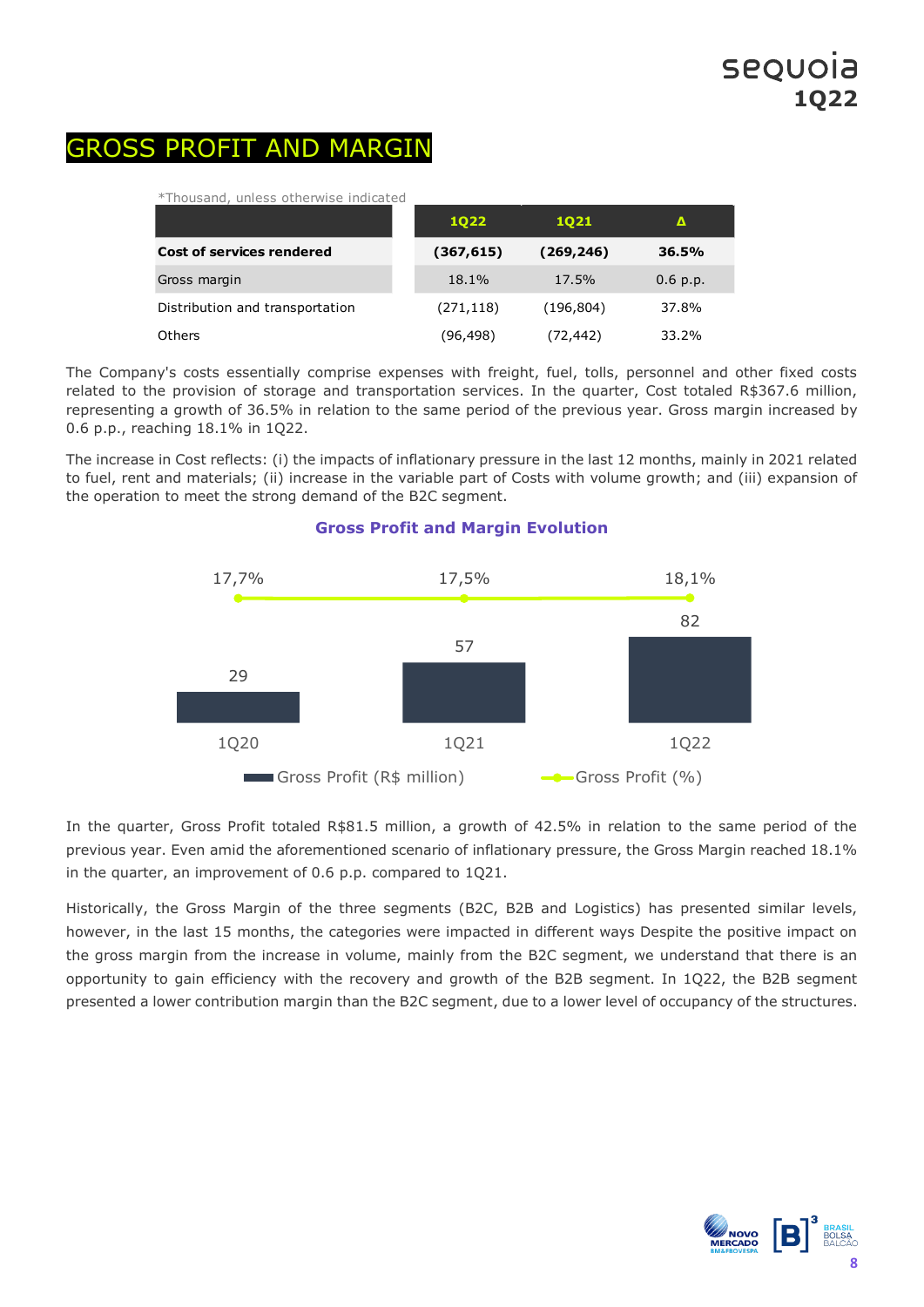### SELLING, ADMINISTRATIVE, GENERAL AND OTHER EXPENSES

| *Thousand, unless otherwise indicated                           |             |           |             |
|-----------------------------------------------------------------|-------------|-----------|-------------|
|                                                                 | <b>1Q22</b> | 1021      | Δ           |
| Selling, Administrative, General and Other<br>adjusted expenses | (80, 338)   | (62,061)  | 29.4%       |
| % Net Revenue                                                   | 17.9%       | 19.0%     | $-1.1$ p.p. |
| Depreciation and amortization                                   | 19,235      | 8,501     | 126.3%      |
| M&A Expenses                                                    | 8,270       | 9,697     | $-14.7%$    |
| Adjusted Selling, Administrative, General<br>and Other Expenses | (52, 833)   | (43,863)  | 20.4%       |
| % Net Revenue                                                   | 11.8%       | 13.4%     | $-1.6$ p.p. |
| Personnel Expenses                                              | (27, 042)   | (23, 507) | 15.0%       |
| Other Expenses                                                  | (25, 791)   | (20, 356) | 26.7%       |

1 Excludes non-recurring expenses with: (i) mergers and acquisitions; and (ii) Depreciation and Amortization

In 1Q22, total Expenses reached R\$ 80.3 million, essentially comprising personnel, sales, administrative, thirdparty services, depreciation and amortization expenses. In comparison with the same period of the previous year, Expenses increased 29.4% and presented a dilution of 1.1 p.p. Adjusting Expenses for non-recurring effects (M&A expenses), depreciation and amortization of intangible assets, the latter originated from acquisitions, Adjusted Expenses totaled R\$52.8 million, increasing 20.4% with a dilution of 1.6 p.p. compared to 1Q21.

### **Evolution of Selling, Administrative, General and Other Adjusted Expenses**



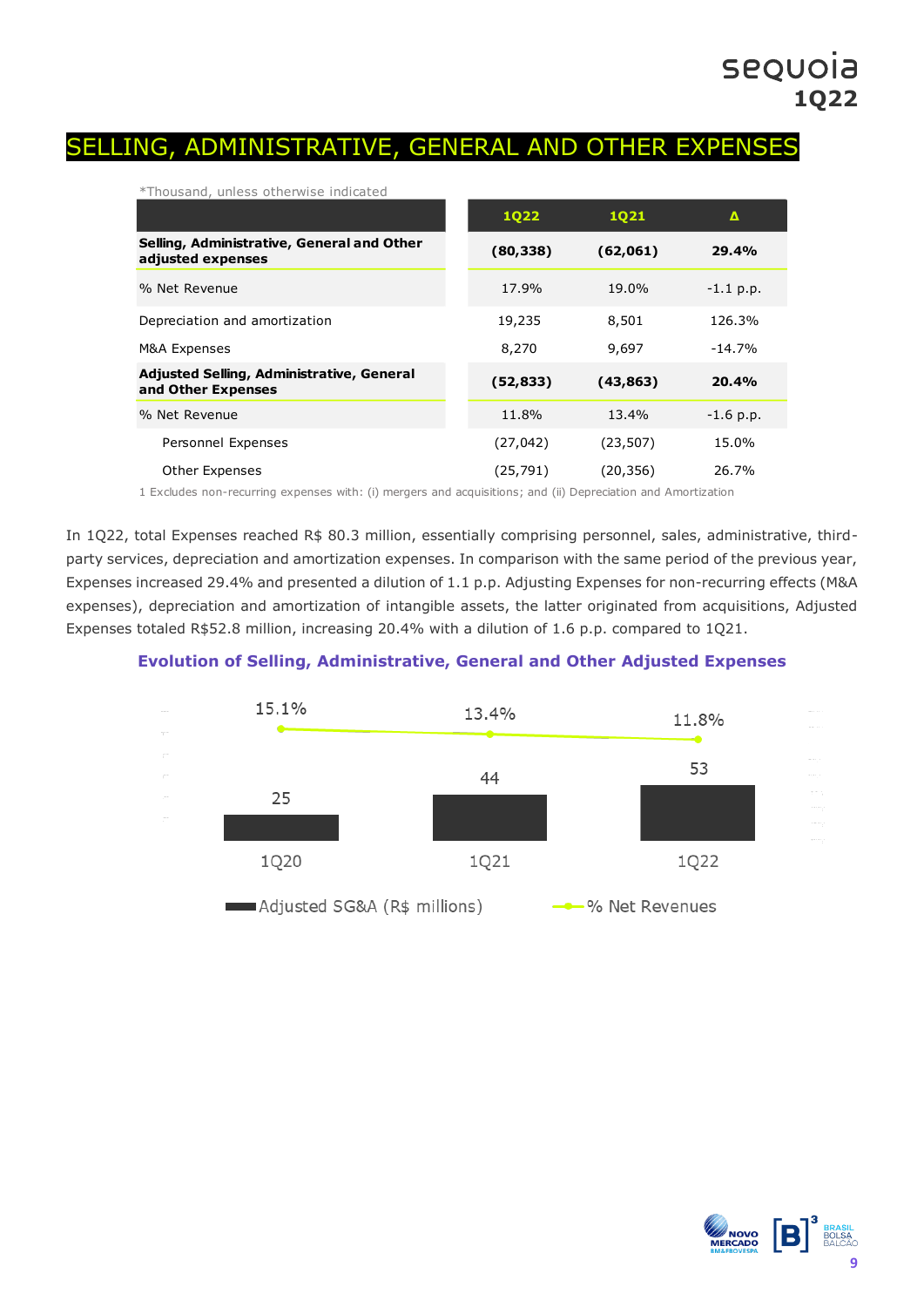## EBITDA AND ADJUSTED EBITDA

\*Thousand, unless otherwise indicated

|                                     | <b>1Q22</b> | <b>1Q21</b> | $\mathbf{\Lambda}$ |
|-------------------------------------|-------------|-------------|--------------------|
| <b>EBITDA</b>                       | 38,421      | 20,943      | 83.5%              |
| <b>EBITDA Margin</b>                | 8.6%        | $6.4\%$     | 2.2 p.p.           |
| M&A Expenses (non-recurring)        | 8,270       | 9,697       | $-14.7%$           |
| <b>Adjusted EBITDA1</b>             | 46,691      | 30,640      | 52.4%              |
| Adjusted EBITDA Margin <sup>1</sup> | 10.4%       | $9.4\%$     | 1.0 p.p.           |

1 Adjusted EBITDA is calculated by EBITDA, excluding M&A expenses and non-recurring income/expenses.

As a result of the factors listed above, EBITDA totaled R\$38.4 million in the quarter, with a strong expansion of 83.5% compared to 1Q21. The EBITDA margin reached 8.6%, 2.2 p.p. higher than the same period in 2021.

Adjusted EBITDA for non-recurring effects was R\$46.7 million with a margin of 10.4%, an expansion of 52.4% and 1.0 p.p., respectively.

The non-recurring items adjusted in EBITDA are Expenses with projects for acquisitions and integration of acquired companies (Prime, Frenet and Plimor).

## NET INCOME

\*Thousand, unless otherwise indicated

|                                            | <b>1Q22</b> | 1021      | Δ          |
|--------------------------------------------|-------------|-----------|------------|
| <b>Net Income (Loss)</b>                   | (29, 797)   | (18, 592) | 60.3%      |
| Intangible Amortization                    | 17,539      | 8,505     | 106.2%     |
| M&A (non-recurring)                        | 8,270       | 9,697     | $-14.7%$   |
| Effect from Early Settlement of Debentures | 2,221       |           |            |
| Income Tax / Social Contribution           | (2, 813)    | (3, 297)  | $-14.7%$   |
| <b>Adjuste Net Income (Loss)</b>           | (4,580)     | (3,687)   | 24.2%      |
| Adjusted Net Margin                        | $-1.0%$     | $-1.1\%$  | $0.1$ p.p. |

In the quarter, Adjusted Net Income for non-recurring effects and amortization of intangibles generated by acquisitions reached R\$ (4.6) million, compared to R\$ (3.7) million in 1Q21.

In the comparison between 1Q22 and 1Q21, Net Income was negatively impacted by the variation in the Financial Result (Financial Expenses) as a result of the increase in the Brazilian economy's basic interest rate ("Selic Rate"). Isolating only the effect of the increase in the interest rate related to the Company's financings, the result would be an increase of R\$ (11.4) million in 1Q22 versus 1Q21. Disregarding this effect, Adjusted Net Income would post a positive evolution in the quarter.

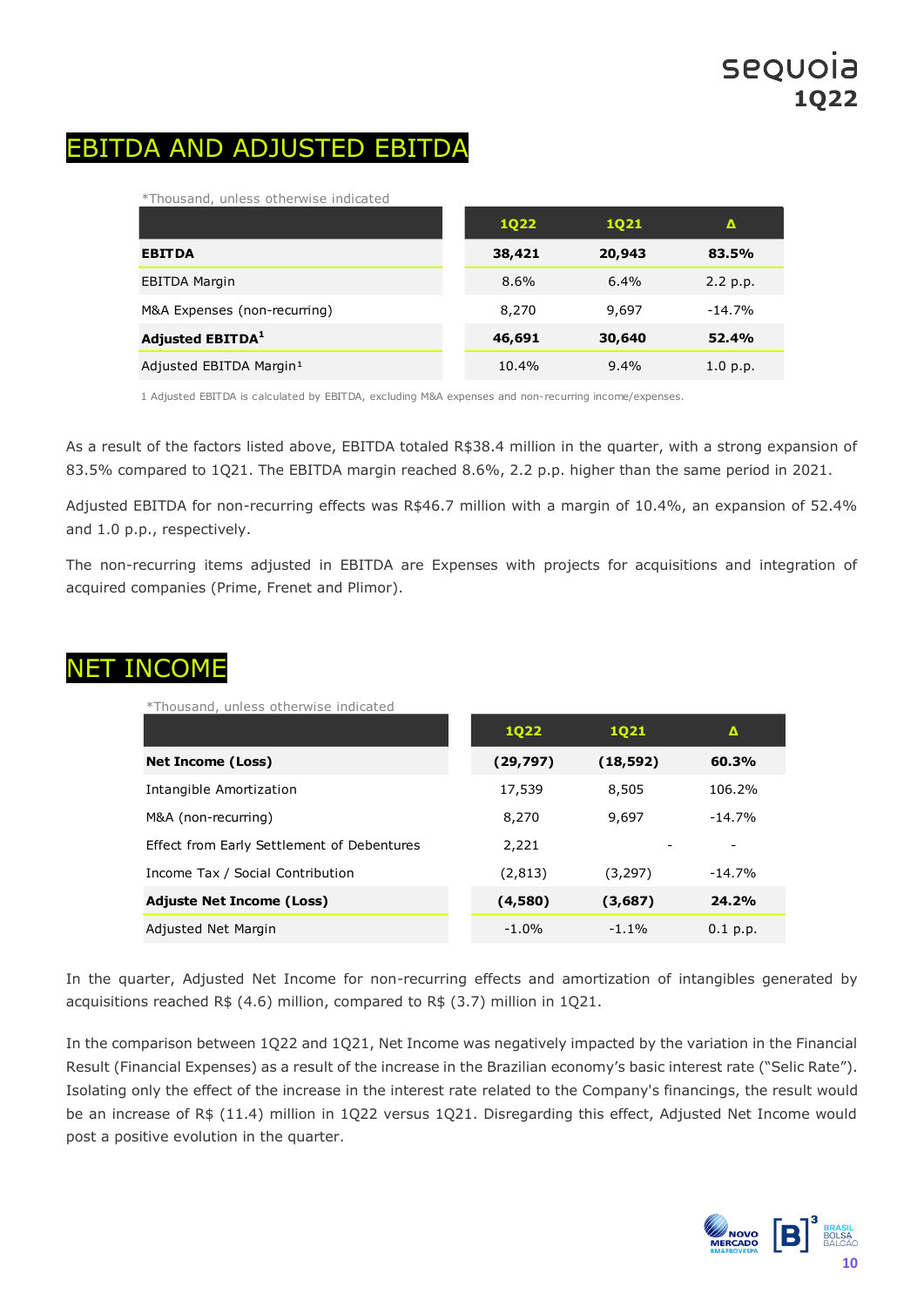# **CAPEX**

Historically, the Company's investments are mostly directed to (i) the expansion and automation of its Distribution Centers, Hubs and Bases, with higher capillarity and a positive impact on the Company's operating efficiency; and (ii) technological training in data storage and processing, software development and integration processes with new customers.



CAPEX totaled R\$17.4 million in 1Q22, an increase of 78.0% when compared to 1Q21. CAPEX invested in the quarter, divided by Gross Revenue for the same period, reached 3.2%.

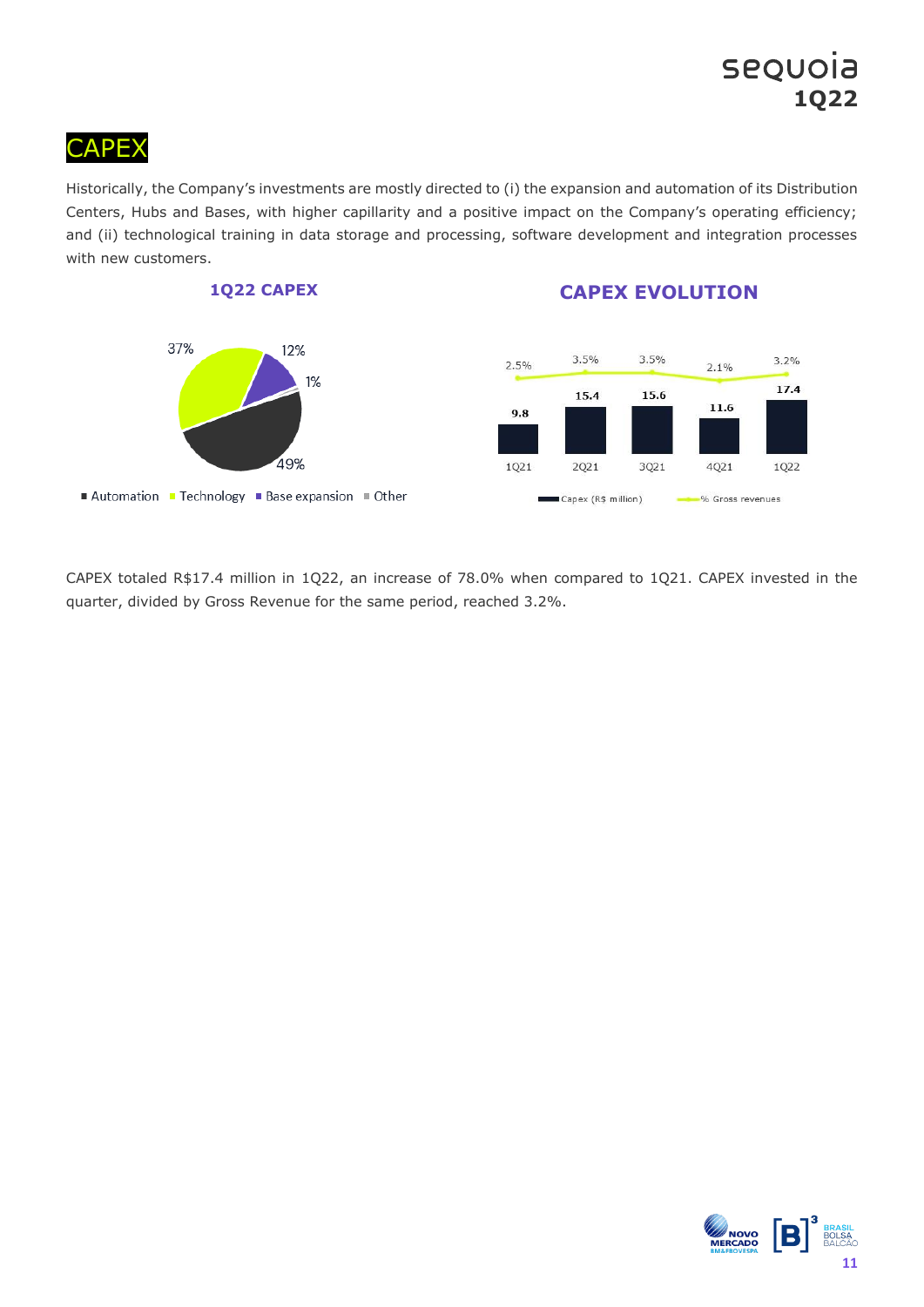### ROIC – RETURN ON INVESTED CAPITAL

\*Thousand, unless otherwise indicated

| ROIC <sup>1</sup>                                   |   | <b>1Q22</b> | 1021       | Δ                 |
|-----------------------------------------------------|---|-------------|------------|-------------------|
| <b>Adjusted EBITDA<sup>2</sup> LTM</b>              | A | 217,364     | 148,739    | 46%               |
| <b>Depreciation LTM</b>                             | в | (77, 831)   | (57, 329)  | 36%               |
| Residual Value (Property & Equipment +<br>Software) | C | 155,581     | 117,769    | 32%               |
| Accounts Receivable                                 |   | 366,994     | 247,517    | 48%               |
| Suppliers                                           |   | (147, 324)  | (100, 477) | 47%               |
| Tax and Labor Liabilities                           |   | (128, 168)  | (89, 341)  | 43%               |
| <b>Working Capital</b>                              | D | 91,503      | 57,700     | 59%               |
| <b>Income Tax Rate</b>                              | Е | 34%         | 34%        |                   |
| ROIC $((A+B)*(1-E))/(C+D)$                          |   | 37.3%       | 34.4%      | 2.9 <sub>pp</sub> |

1 Sum of Adjusted EBTIDA LTM plus Depreciation LTM, multiplied by (1 - Income Tax Rate) divided by Residual Value + Working Capital (The Income Tax and Social Contribution Rate used to calculate the ROIC was 34% ).

2 Excludes non-recurring expenses with: (i) mergers and acquisitions; and (ii) other income/expenses.

In the last 12 months ended in 1Q22, ROIC reached 37.3%, 2.9 p.p. above that presented in the same period of the previous year. The result reflects the Company's ability to balance the strong growth of the operation, with the increased demand for working capital, with the benefit of the asset light model and the higher-level increase in Operating Profit.

To calculate the ROIC, the Company used the statutory rate of 34% – and not the effective rate – as it understands that it is temporarily benefiting from the tax loss carryforwards and goodwill on acquisitions, and the Adjusted EBITDA LTM is the basis for calculating NOPAT. As of 1Q22, as in the comparison periods, we started to use Adjusted EBITDA as a basis for calculating NOPAT and ROIC. In this way, we understand that the calculation better represents the economic reality of the business.

### NET DEBT

| *Thousand, unless otherwise indicated               |               |               |          |
|-----------------------------------------------------|---------------|---------------|----------|
|                                                     | <b>Mar 22</b> | <b>Dec 21</b> | Δ        |
| (A) Indebtedness                                    | 497,776       | 500,757       | $-0.6%$  |
| Loans, Financing, Debentures and Derivatives        | 383,141       | 381,418       | 0.5%     |
| Accounts payable due to acquisition of subsidiaries | 113,624       | 120,825       | $-6.0\%$ |
| (B) Cash and Cash Equivalents                       | (198, 960)    | (203, 461)    | $-2.2%$  |
| $(C=A+B)$ Net Debt                                  | 297,805       | 298,782       | na       |
| <sup>1</sup> CVM 527 EBITDA (b)                     | 200,544       | 184,043       | $9.0\%$  |
| <b>Financial Leverage Ratio (C/b)</b>               | 1.5x          | 1.6x          | $-0.1x$  |

 $1$ The EBITDA consists of the net profit (loss) from the net financial result, the income tax and social contribution – current and deferred and expenses and depreciation and costs; calculated based on the provisions of CVM Instruction 527 of October 4, 2012, considering the last 12 months of each period.

At the end of March/22, the Company's Financial Leverage Ratio reached 1.5x (1.6x in December/21), remaining at a healthy level.

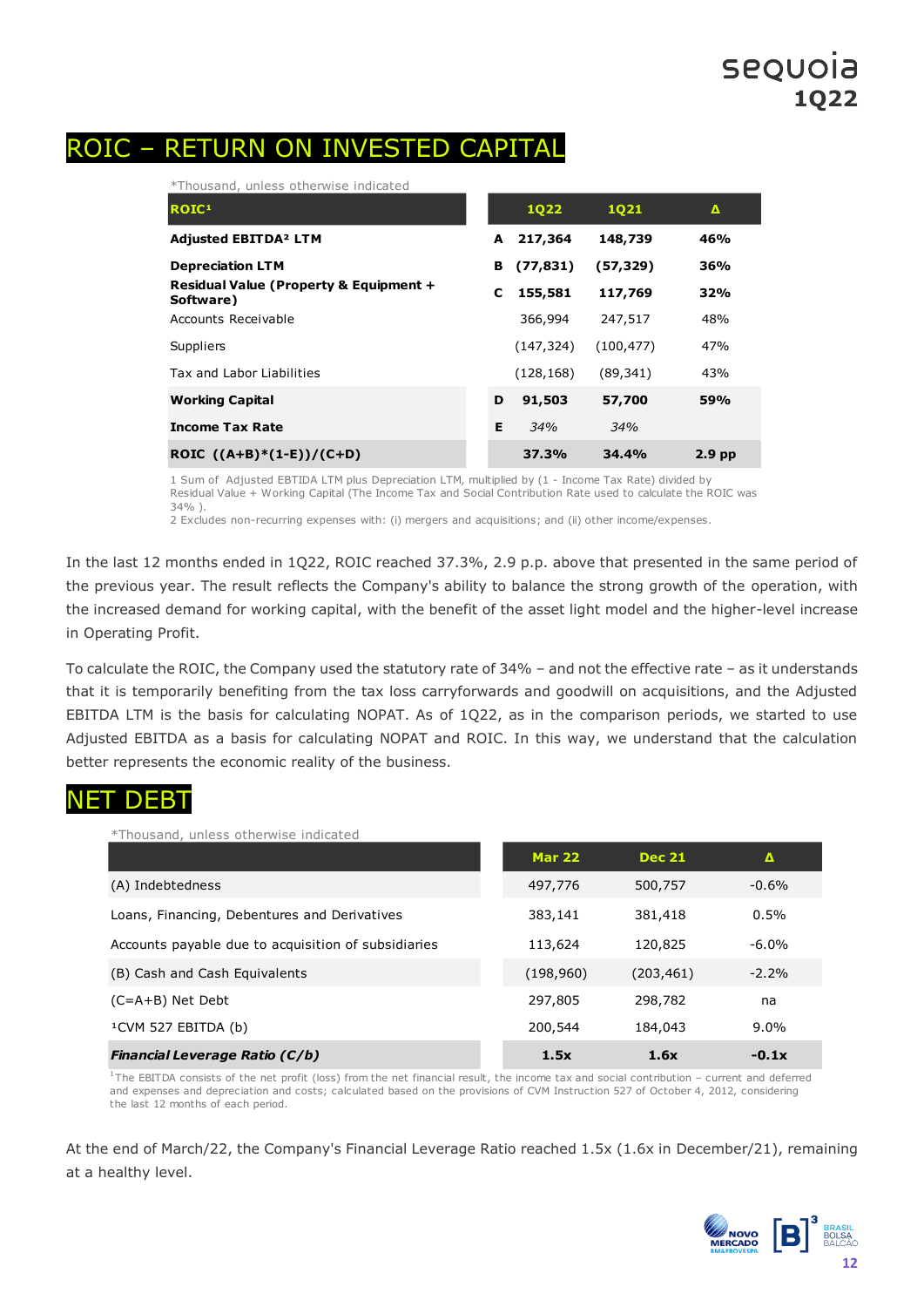## ESG AGENDA

In the previous quarter, the Company concluded its materiality matrix, taking an important step towards maturing our ESG agenda. Based on this extensive discussion with our stakeholders, the pillars that will be the focus of this agenda were defined: Emissions & Waste, Mobility, Community and Drivers.

Considering these pillars, we defined four ambitions to be achieved by 2030:

- Pursuing carbon neutrality
- Favor sustainable urban mobility in priority cities
- Increase human development in the Sequoia ecosystem
- Ensure safety, development and fair work for partner drivers

To achieve these ambitions, the Company has been working on defining strategic priorities, as well as annual goals and objectives. Our vision for the future is to make Sequoia the best logistics integrator with a positive socio-environmental impact. Below are the main projects implemented in 1Q22:

- Launch of the I'm Green Program, a circular economy project aimed at recycling plastic cups and producing ecological packaging for Natura;
- Conclusion of the 1<sup>st</sup> CO2 Inventory (2021) based on the GHG ("Greenhouse Gas") protocol. The data will be published in the Sustainability Report with disclosure scheduled for the second half of the year;
- Beginning of the pilot project for the Frota Carbono Zero, with the arrival of the first electric vehicle for testing. We expect to increase the electric fleet throughout 2022, aiming at our quest to neutralize emissions by 2030;
- Conducting research with partner drivers with the aim of drawing up a social diagnosis and guiding new projects in the areas of health, safety, working conditions, journey, income and development;
- "Elas in Logistics" Campaign held, with the production of digital content addressing stories of overcoming and motivating female leadership with the engagement of more than 2,000 women from the company and third-party companies.

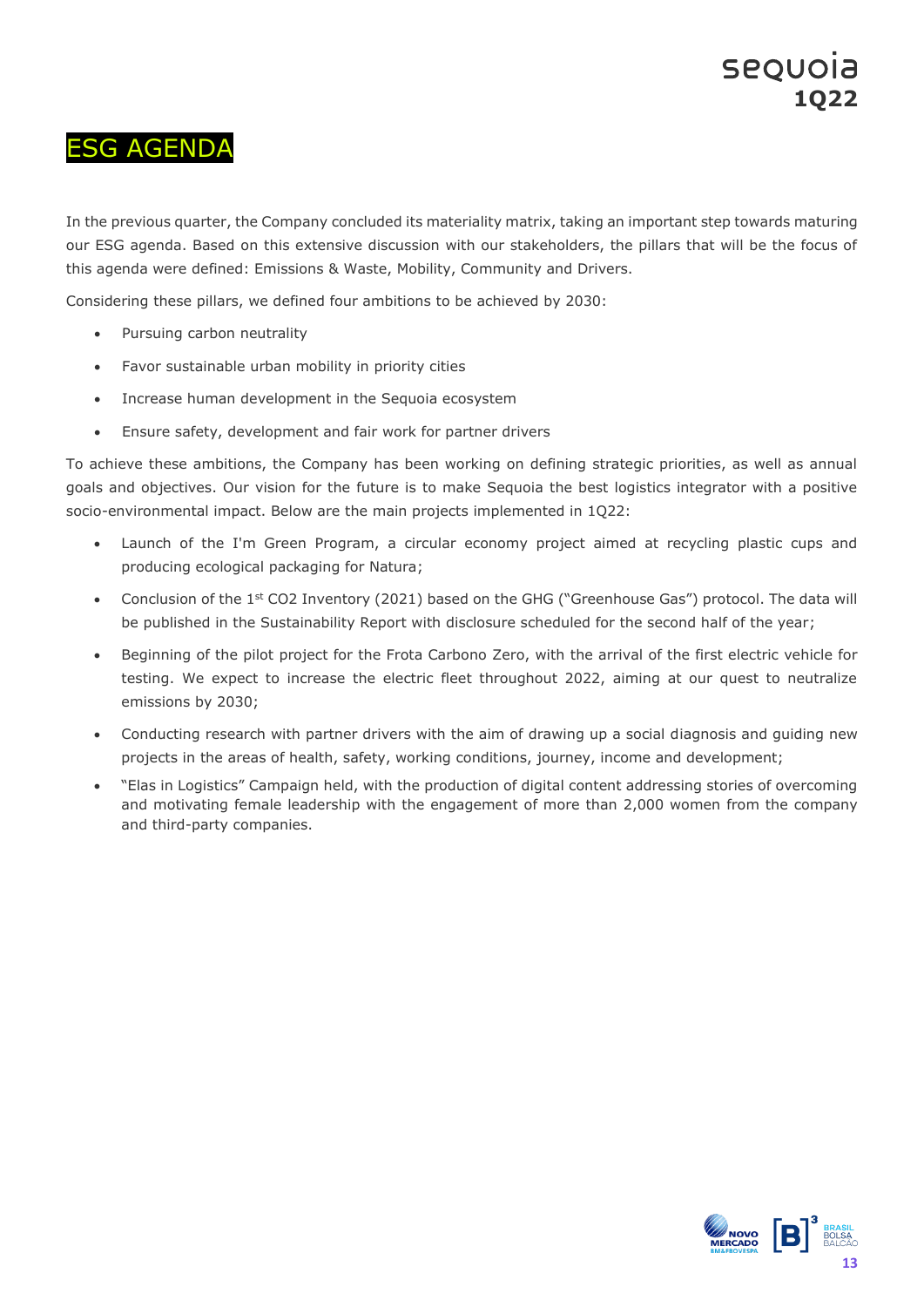### DISCLAIMER

The statements in this document related to business prospects, forecasts on operating and financial results and those related to Sequoia's growth outlook are merely forecasts and, as such, are based solely on the Executive Board's estimates on the future of the business.

These estimates substantially depend on market conditions, the Brazilian economy, the segment, and international markets and, therefore, are subject to changes without prior notice. All variations presented herein are calculated based on the number in thousands of reais, as well as rounding.

This performance report includes accounting and non-accounting data such as operating, pro forma financial statements and forecasts based on the Company's management expectations. Non-accounting data were not subject to review by the Company's independent auditors.

#### **INVESTOR RELATIONS CONTACT**

ri@sequoialog.com.br l <https://ri.sequoia.com.br/>

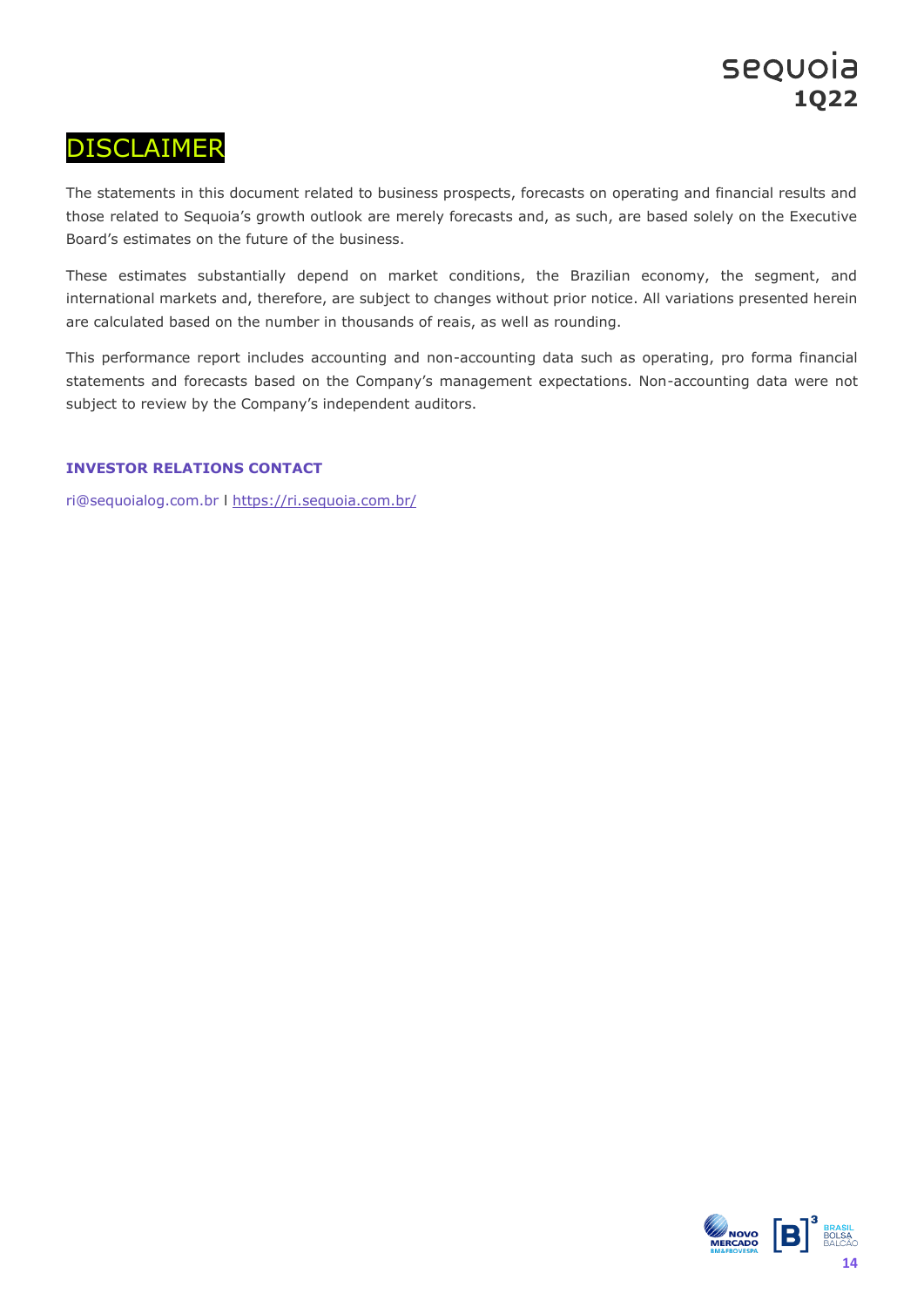## EBITDA RECONCILIATION | IFRS16

\*Thousand, unless otherwise indicated

|                                             | <b>1Q22</b> | <b>1Q21</b> | Δ            |
|---------------------------------------------|-------------|-------------|--------------|
| <b>EBITDA</b>                               | 38,421      | 20,943      | 83.5%        |
| <b>EBITDA Margin</b>                        | 8.6%        | 6.4%        | 2.2 p.p.     |
| M&A Expenses (non-recurring)                | 8,270       | 9,697       | $-14.7%$     |
| Adjusted EBITDA <sup>1</sup>                | 46,691      | 30,640      | <b>52.4%</b> |
| Adjusted EBITDA Margin <sup>1</sup>         | 10.4%       | 9.4%        | 1.0 p.p.     |
| Rental Expenses                             | $-15,166$   | $-14,748$   | 2.8%         |
| <b>Adjusted EBITDA Ex IFRS<sup>2</sup></b>  | 31,526      | 15,891      | 98.4%        |
| Adjusted EBITDA Margin Ex IFRS <sup>2</sup> | 7.0%        | 4.9%        | 2.1 p.p.     |

1 Adjusted EBITDA is calculated by EBITDA, excluding M&A expenses and non-recurring income/expenses.

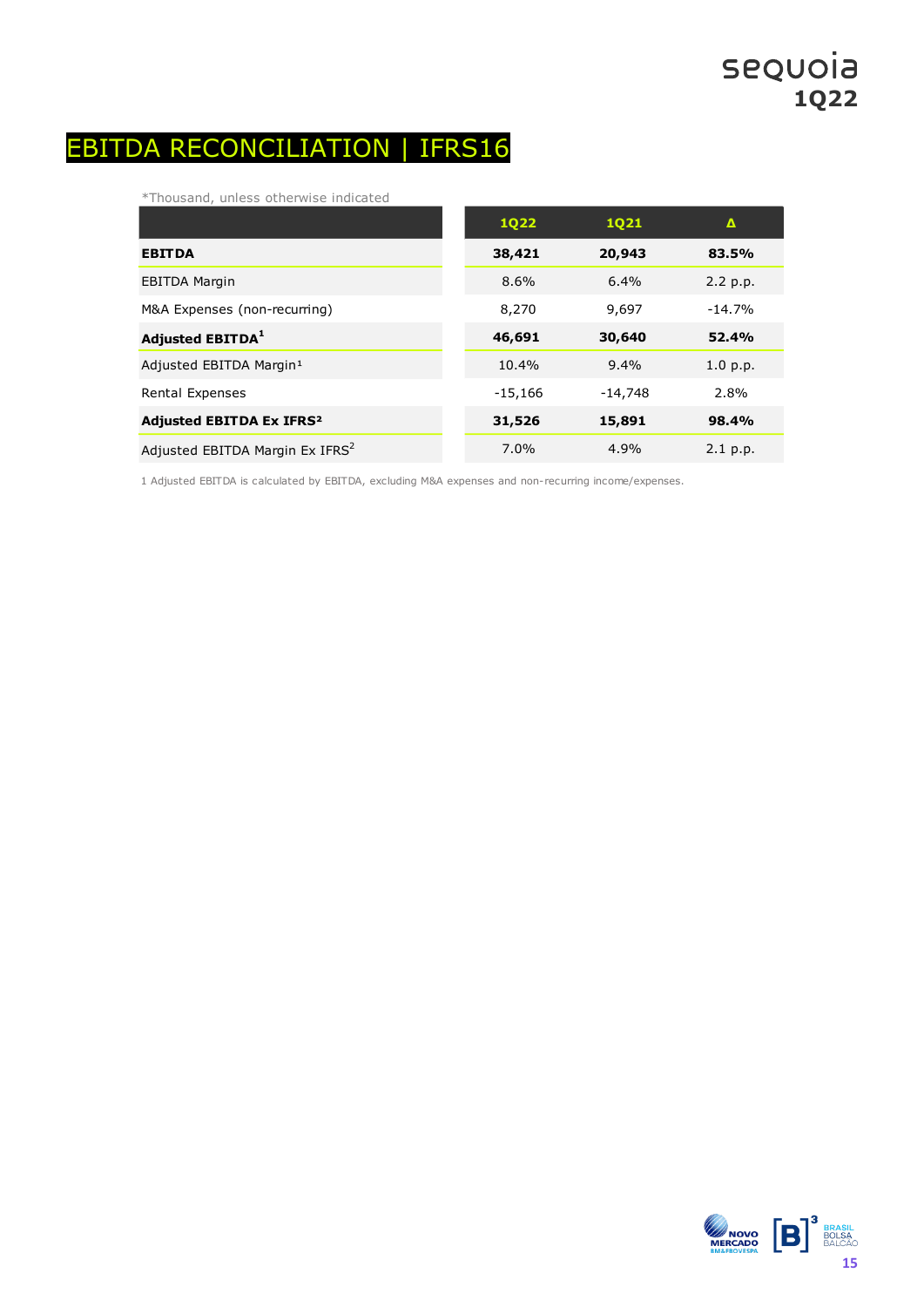# INCOME STATMENT

|                                                 | *thousand   |                  |
|-------------------------------------------------|-------------|------------------|
|                                                 | <b>1Q22</b> | 1Q <sub>21</sub> |
| Net operating revenue                           | 449,140     | 326,440          |
| Costs of services provided                      | (367, 615)  | (271, 344)       |
| Gross profit                                    | 81,525      | 55,096           |
| Operational expenses:                           |             |                  |
| Commercial, administrative and general expenses | (93, 184)   | (58, 077)        |
| Other income (expenses), net                    | 12,846      | (3,983)          |
| Equity income                                   | (1, 166)    |                  |
|                                                 | (81,504)    | (62,060)         |
| Operating income before financial income        | 21          | (6,964)          |
| Financial expenses                              | (35, 279)   | (20, 224)        |
| Financial revenues                              | 4,319       | 2,949            |
|                                                 | (30, 960)   | (17, 275)        |
| Earnings before income tax                      | (30, 939)   | (24, 239)        |
| and social contribution                         |             |                  |
| Income tax and social contribution - current    | (2,057)     | (573)            |
| Income tax and social contribution - deferred   | 3,199       | 6,220            |
| <b>Period losses</b>                            | (29, 797)   | (18, 592)        |

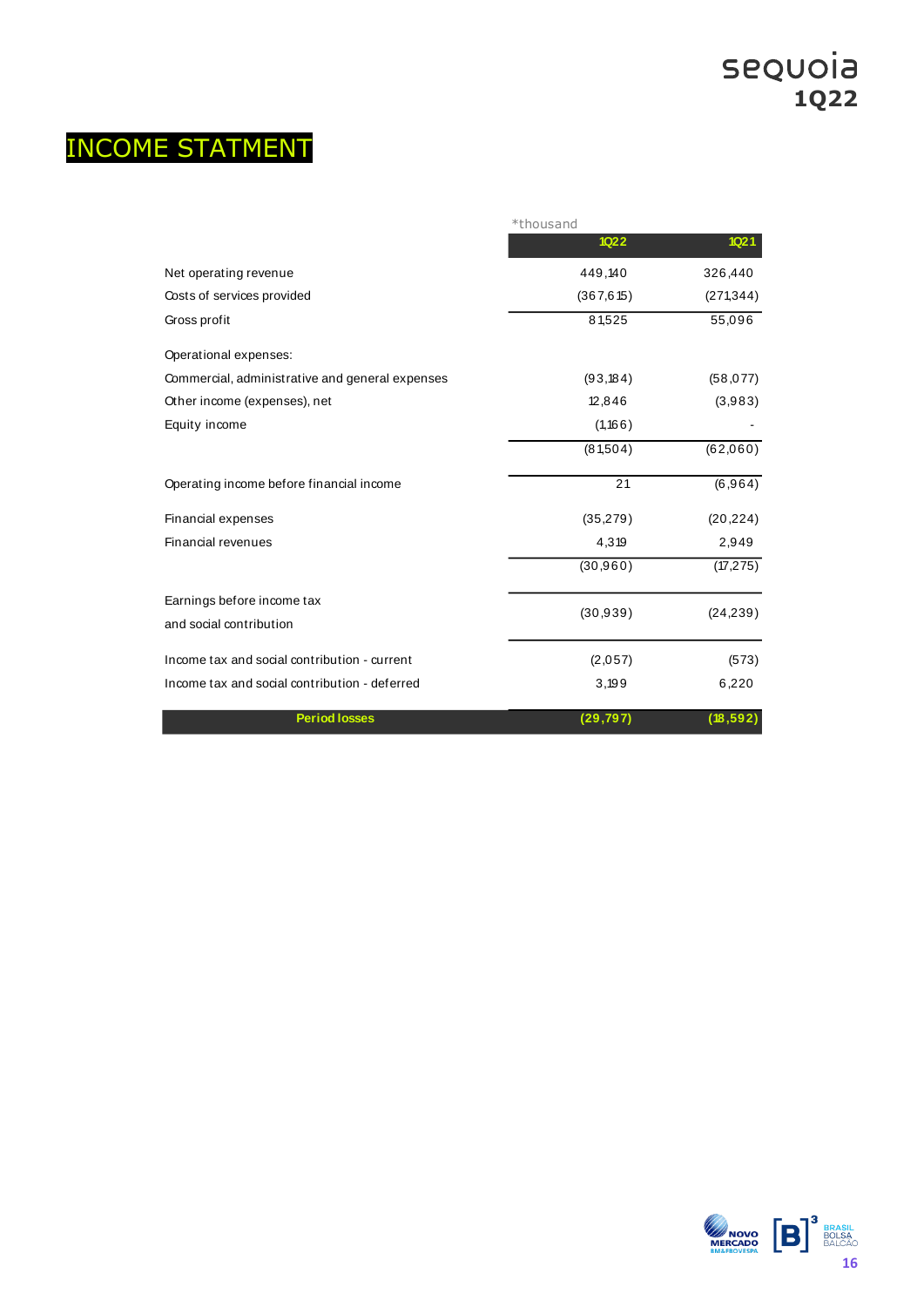

| *thousand                 |               |               |                                                     |                          |               |
|---------------------------|---------------|---------------|-----------------------------------------------------|--------------------------|---------------|
| <b>ASSETS</b>             | <b>Mar 22</b> | <b>Dec 21</b> | <b>LIABILITIES</b>                                  | <b>Mar 22</b>            | <b>Dec 21</b> |
| Current                   |               |               | Current                                             |                          |               |
| Cash and cash equivalents | 163,904       | 168,931       | Borrowings and debentures                           | 34,421                   | 43,298        |
| Accounts receivable       | 408,509       | 411,291       | Derivatives                                         | $\overline{\phantom{a}}$ | 4,252         |
| Advances                  | 7,809         | 20,415        | Lease liabilities                                   | 35,845                   | 80,346        |
| Taxes recoverable         | 32,492        | 24,442        | Accounts payable and suppliers credit<br>assignment | 208,325                  | 175,530       |
| Prepaid expenses          | 9,655         | 7,444         | Labor and tax obligations                           | 129,368                  | 121,926       |
| Other accounts receivable | 10,598        | 10,698        | Payables for acquisition of investments             | 68,156                   | 63,309        |
| Total current assets      | 632,967       | 643,221       | Other payables                                      | 13,979                   | 27,862        |

| <b>Non-current</b>                                        |           |           | <b>Non-current</b>                      |           |           |
|-----------------------------------------------------------|-----------|-----------|-----------------------------------------|-----------|-----------|
| Restricted financial investments                          | 35,056    | 34,529    | Borrowings and debentures               | 349,731   | 329,688   |
| Indemnification assets due to acquisition of<br>companies | 38,266    | 36,356    | Derivatives                             | ٠         | 2,694     |
| Deferred income tax and social contribution               | 90,245    | 87,046    | Lease liabilities                       | 251,180   | 214,786   |
| Judicial deposits                                         | 9,898     | 9,185     | Labor and tax obligations               | 65,322    | 63,854    |
| Investments                                               | 33,252    | 34,419    | Payables for acquisition of investments | 45,468    | 57,516    |
| Property and equiment                                     | 142,990   | 138,332   | Provision for legal claims              | 192,356   | 196,059   |
| Right by option in the acquisition of investment          | 7,026     | 7,026     | Other payables                          | 153       | 221       |
| Intangible assets                                         | 723,955   | 735,006   | Total noncurrent liabilities            | 904,210   | 864,818   |
| Right-of-use assets                                       | 249,608   | 257,053   |                                         |           |           |
| Total noncurrent assets                                   | 1,330,296 | 1,338,951 | <b>Total liabilities</b>                | 1,394,304 | 1,381,341 |

| <b>ASSETS</b>                                             | <b>Mar 22</b> | <b>Dec 21</b> | <b>LIABILITIES</b>                                  | <b>Mar 22</b> | <b>Dec 21</b> |
|-----------------------------------------------------------|---------------|---------------|-----------------------------------------------------|---------------|---------------|
| Current                                                   |               |               | Current                                             |               |               |
| Cash and cash equivalents                                 | 163,904       | 168,931       | Borrowings and debentures                           | 34,421        | 43,298        |
| Accounts receivable                                       | 408,509       | 411,291       | Derivatives                                         |               | 4,252         |
| Advances                                                  | 7,809         | 20,415        | Lease liabilities                                   | 35,845        | 80,346        |
| Taxes recoverable                                         | 32,492        | 24,442        | Accounts payable and suppliers credit<br>assignment | 208,325       | 175,530       |
| Prepaid expenses                                          | 9,655         | 7,444         | Labor and tax obligations                           | 129,368       | 121,926       |
| Other accounts receivable                                 | 10,598        | 10,698        | Payables for acquisition of investments             | 68,156        | 63,309        |
| Total current assets                                      | 632,967       | 643,221       | Other payables                                      | 13,979        | 27,862        |
|                                                           |               |               | Total do passivo circulante                         | 490,094       | 516,523       |
|                                                           |               |               |                                                     |               |               |
| Non-current                                               |               |               | <b>Non-current</b>                                  |               |               |
| Restricted financial investments                          | 35,056        | 34,529        | Borrowings and debentures                           | 349,731       | 329,688       |
| Indemnification assets due to acquisition of<br>companies | 38,266        | 36,356        | Derivatives                                         |               | 2,694         |
| Deferred income tax and social contribution               | 90,245        | 87,046        | Lease liabilities                                   | 251,180       | 214,786       |
| Judicial deposits                                         | 9,898         | 9,185         | Labor and tax obligations                           | 65,322        | 63,854        |
| Investments                                               | 33,252        | 34,419        | Payables for acquisition of investments             | 45,468        | 57,516        |
| Property and equiment                                     | 142,990       | 138,332       | Provision for legal claims                          | 192,356       | 196,059       |
| Right by option in the acquisition of investment          | 7,026         | 7,026         | Other payables                                      | 153           | 221           |
| Intangible assets                                         | 723,955       | 735,006       | Total noncurrent liabilities                        | 904,210       | 864,818       |
| Right-of-use assets                                       | 249,608       | 257,053       |                                                     |               |               |
| Total noncurrent assets                                   | 1,330,296     | 1,338,951     | <b>Total liabilities</b>                            | 1,394,304     | 1,381,341     |
|                                                           |               |               |                                                     |               |               |
|                                                           |               |               | Equity                                              | 572,656       | 600,831       |
|                                                           |               |               | Share capital                                       | 654,590       | 653,872       |
|                                                           |               |               | Share issue expenses                                | (24, 247)     | (24, 247)     |
|                                                           |               |               | Capital reserves                                    | 4,460         | 3,556         |
|                                                           |               |               | Income reserves                                     | 9,969         | 9,969         |
|                                                           |               |               | <b>Accumulated losses</b>                           | (72, 116)     | (42, 319)     |
| <b>Total Assets</b>                                       | 1,963,263     | 1,982,172     | <b>Total liabilities and equity</b>                 | 1,966,960     | 1,982,172     |
|                                                           |               |               |                                                     |               |               |